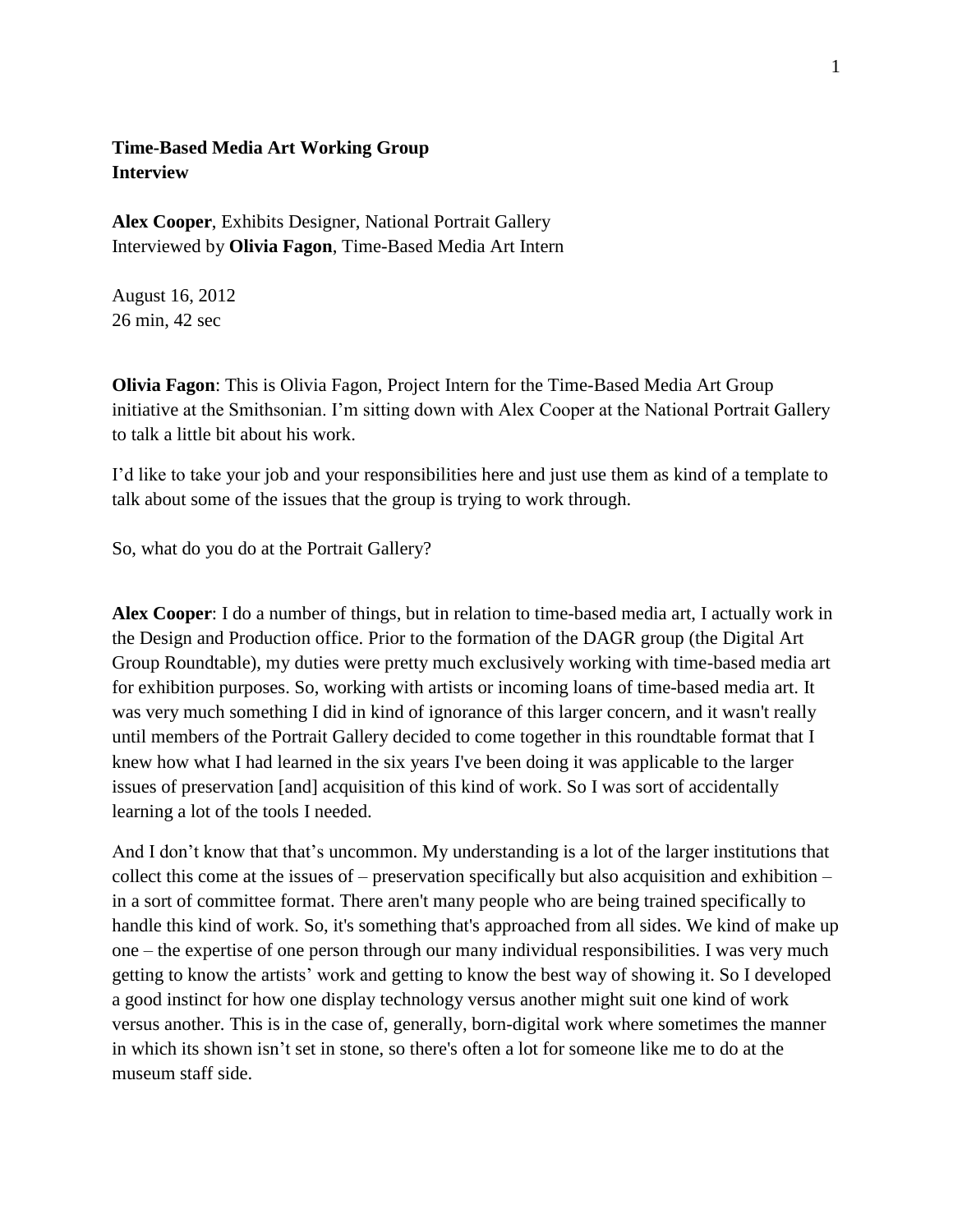**O.F.**: It seems like – having sat in on a couple of those meetings now – that you bring quite a lot of the technical expertise.

**A.C.**: Yeah – more than anything else, I can help bridge conversations. I can help a curator and a registrar have a productive conversation about work like this by translating acronyms. But, I'm good at speaking in common goals rather than getting too grounded in technobabble. There's a time and place for that stuff, for that kind of jargon. I think that is one of the things that has prevented this conversation from proceeding. Those who have technologically-based knowledge are only capable of expressing it in terms of jargon, and then you have a curatorial – or people with a more aesthetic role, who are trying to understand the technical side of what they do, but there's a language barrier. Working in design and production is actually a really good – or, in an exhibit design kind of role – is a really good way of bridging that. So I think I am in a unique position there. Because we work with the work in both ways: both visually, but also technically. So, it was a good – it was kind of a natural pairing. I wouldn't say that I'm the most – you know, I'd say that we're all kind of equally motivated here at the Portrait Gallery, but I think I do have an opportunity to push conversations. Keep them rolling.

**O.F.**: I want to start a little bit with a discussion about – part of this group's initiative or end goal is to have some sort of best practices, focusing on collections. What does the Portrait Gallery do in terms of collection strategies right now?

**A.C.**: There's a couple dimensions to that. One is making sure that when we acquire works, we're doing it in the best way possible, and that is essentially arming the museum with the information it needs to show the work and preserve it. So, on the one hand we want to make sure that we create a series of guidelines that helps guide not just current staff, but future staff in the acquisition process. It's so critical. If you don't acquire the work – if you're not smart about how you acquire the work, you are fighting a losing battle in terms of preservation down the road. And the preservation issues hit you almost immediately once you have it. Once you've actually managed to acquire the work, it's probably already out of date in terms of technology. Making sure we document the acquisition, and we document artist intent, and we really look at what the technical requirements of the work are for the museum. Looking at all that ahead of time, understanding what parts of the acquisition are vulnerable, and how much work is going to be consumed by the staff in keeping everything current is something that we now do prior to actually getting the work. We go through that conversation – or at least our intent is to. Acquisition is very much a part of that conversation, and formalizing the acquisition process is a major goal of the DAGR group.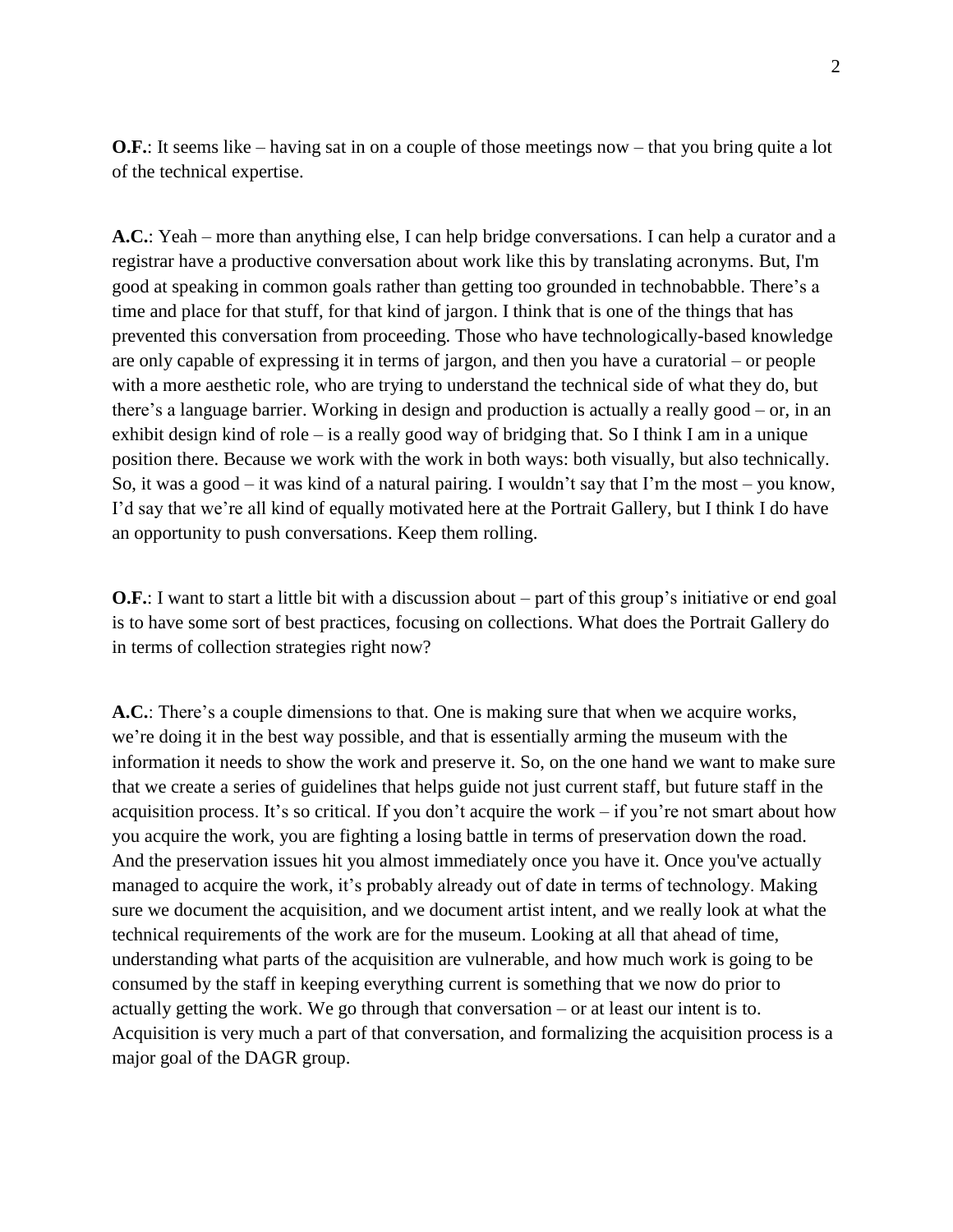On the other side of that, establishing a series of standards for preservation is also a major goal of the DAGR group. Initially, we started by looking at this notion of digital repositories: what was a good vault for born-digital work. And I should say that almost everything we've looked at so far has been born-digital. We're in a very funny place entering this conversation in 2004, 2005. Relatively recently. Born-digital has been at the forefront of what we're looking at, and the question of a digital repository was naïvely the first thing we thought we needed to answer. What's a safe way of storing it? We looked at a lot of the different repository options out there, and we found out quite quickly that what distinguishes one repository from another is less a matter of storage technology – meaning, is it a tape-based archive or is it a spinning disc-based archive – more about the software that manages the repository and the kind of metadata that's encapsulated. So, it very quickly turned into an exercise in understanding metadata standards. How our colleagues in the archives have approached this question, although, our needs are very different – well, our needs are a little different. The kinds of standards we worked on honing were really metadata standards. We were very fortunate to have a very good IT infrastructure here at the Smithsonian, a centralized one. So, getting to know the digital asset management system and understanding what role it could play in this –

## **O.F.:** Alongside TMS, or – ?

**A.C.**: Alongside TMS. So essentially we consider the DAMS our digital vault. We do that for a number of reasons, but the primary one is that it has a good metadata model for video. And it has a good way of distributing video, which is ironically kind of the last thing you want in a repository. But, it has some good preservation tools. It's also extensible, and there is a whole department at the Smithsonian that is willing to work with us to customize it to suit our storage needs. And it's also built into the storage area network of the Smithsonian. All of the enterpriselevel backups of data at the Smithsonian are also built into the DAMS, as well as the staff of admin – the admin staff that manages it. So there's a lot of personnel and IT-based infrastructure at our disposal.

TMS is really just a collections database, and born-digital work is really a tiny part of the Smithsonian's permanent collection. But, it still needs to be documented and described in TMS, and other more technical aspects of the work also need to be documented and described in the DAMS – and there's some cross-over. So, once we had looked at repositories and once we had decided that we wanted to commit to the Digital Asset Management System, really the next question was: how do we want to describe the data, what are the metadata standards we want to use with these two systems, and then how do we handle where those metadata models overlap?

Part of that was a technical question: what are the metadata standards for these two systems? Well, that was known by different staff, and then we brought these staff into the conversation –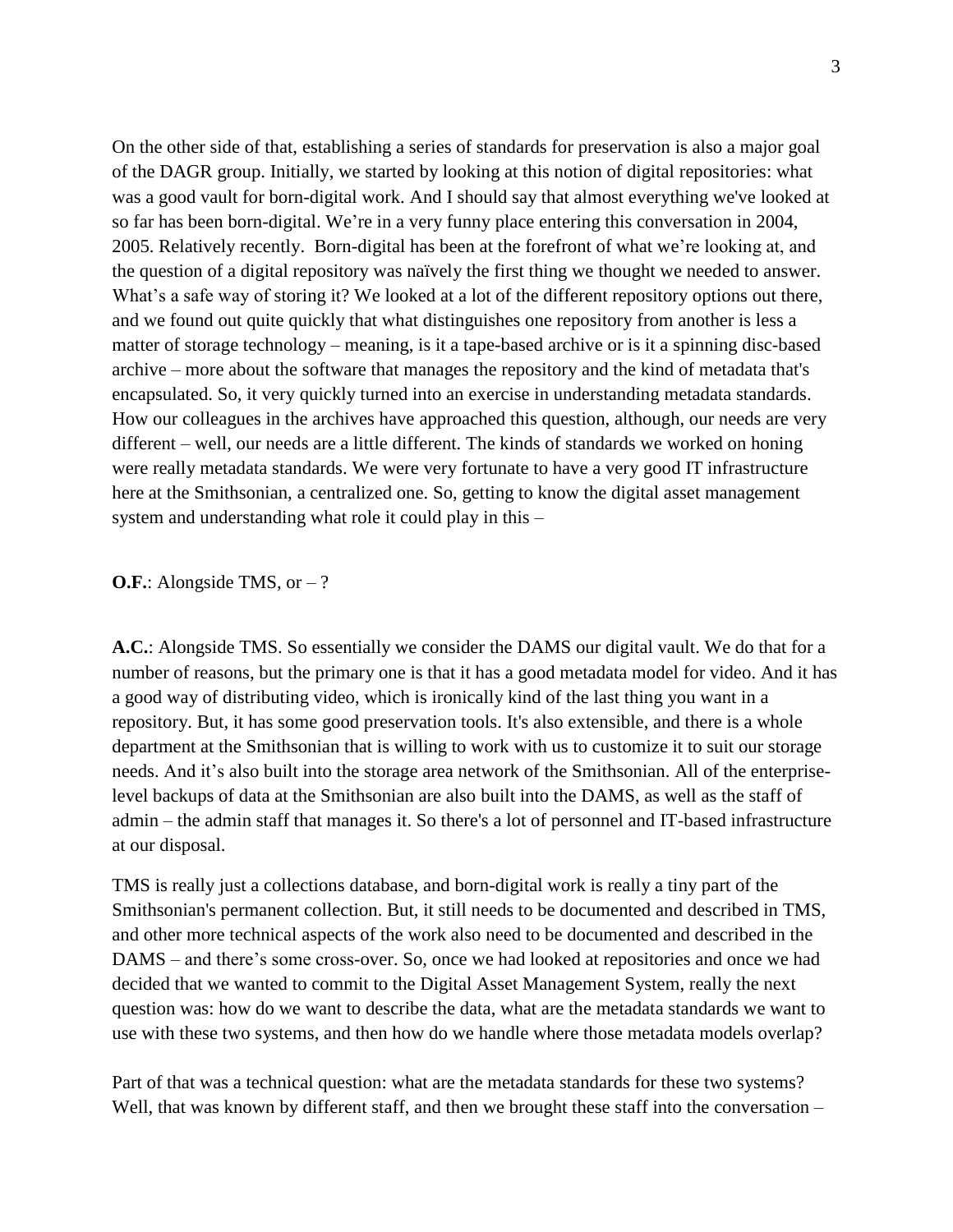and banged our heads against the wall and tried to pretend like we didn't do it. [laughs] But we made it through that. And then the next question is: where the metadata did overlap, how did we – and this is really a staffing issue – how did we want to structure these art ingests in DAMS so that we're minimizing the amount of upkeep required, in terms of metadata? Because the metadata fields can be very vast. We have a lot of staff who are familiar with TMS, and many fewer who are familiar with the DAMS. Information in TMS changes frequently. Not critical information, but things like location; where works are stored; and in the case of born-digital work, as different iterations of the work are made (exhibition copies and things like that), that needs to be updated and catalogued in both systems.

So, again, we didn't want to create a giant burden for staff at the NPG to manage information in both systems. Conceiving of the DAMS-TMS bridge was the next step. What fields need to be – need to overlap? And you're dealing with two different metadata models and two different kinds of vocabularies, so we needed to kind of come to an agreement about what we felt each of these fields could represent. Because it's not set in stone, really. Notions of an accession number, a media rendition number, things like – terminology that TMS uses – doesn't have as natural a pairing in the DAMS. We just needed to sit down and commit to it. So it's kind of a tedious listlike process, where you just sort of list out fields and what they mean to you and then document it. And hope that no one at that meeting is accidentally killed on the way home, because then before it gets put in the notes, no one's going to remember. So that was kind of the next step. And in doing all of this very technical stuff it really forced us to think about how the works we'd acquired fit into these models. In some cases the fit was sort of natural, and in some cases it was a lot less so and we had to sort of re-think the models.

What we're talking about right now is how to *properly* catalog a time-based media work in TMS, and it's an active debate. There are some who believe that the archival copy of the work is really the thing that should be given the most consideration in TMS, and everything else – other versions of it – should be treated as sort of derivatives or components of the work. And then, people might argue just as forcefully that every component of the work – if the preservation burden is the same, if we're accepting the same preservation burden for the exhibition copies as we are for the archival copies as we are for the original acquisition copies – it should all be described in TMS the same way.

So, that's kind of where we are now, we've come a little bit full circle. Considering the DAMS work we've done to be a good model and moving back to TMS. So, that's DAMS and TMS in a giant nutshell.

**O.F.:** Talking a little bit about format: so when you get a piece of work there's going to be an archival copy, a preservation copy, a dissemination copy.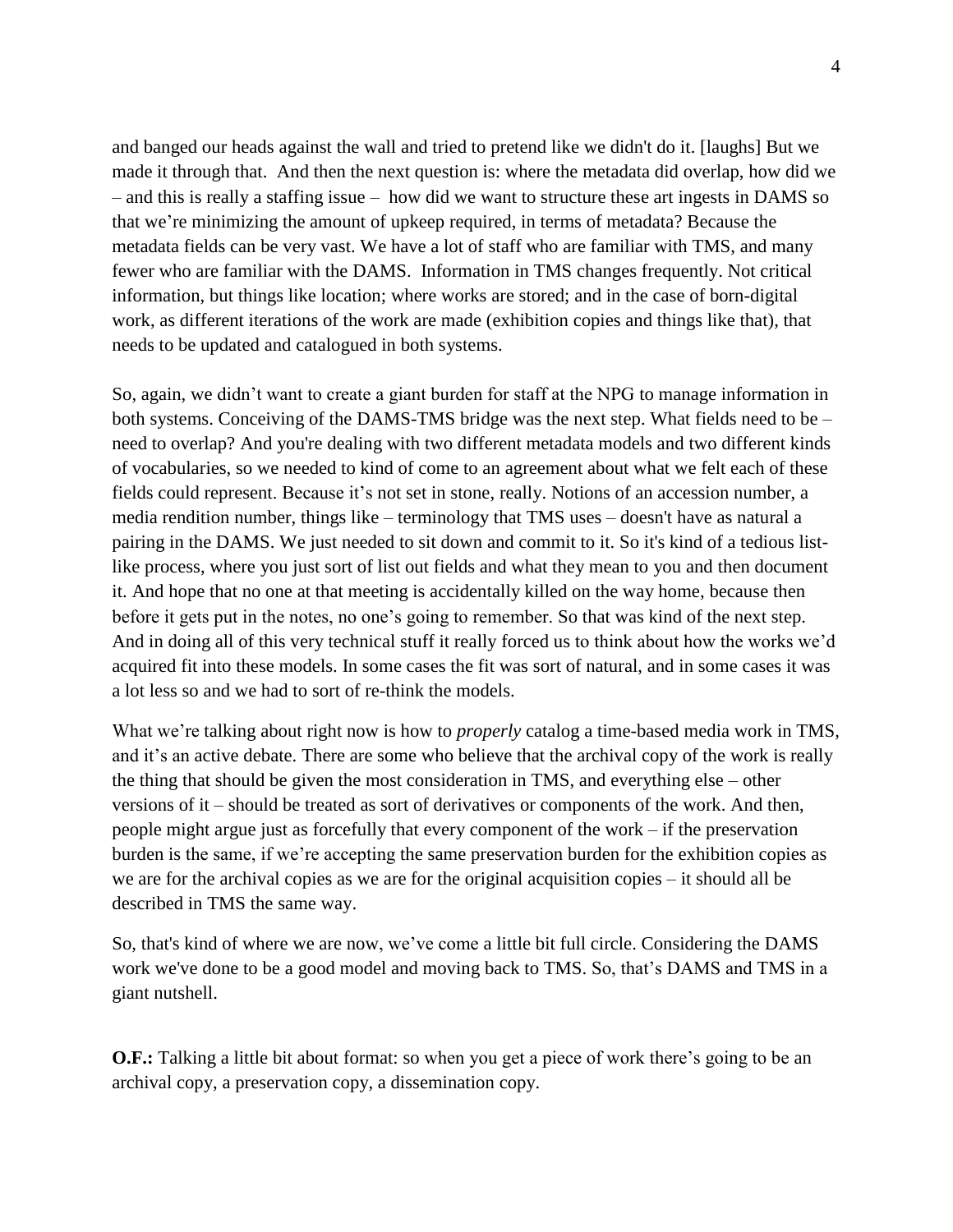**A.C.:** This is where we draw from a model that archivists use, the OAIS model. It's a very extensive model, and we're only borrowing small pieces of it, but the notion is: born-digital works have different lives. There's the thing you get from the artist that is the original acquisition copy – and I should back up and say, all of these different versions that I'm about to talk about are what people call the "digital essence" of the work. We're not talking about the "carrier." Meaning, is it given to us on a thumb drive, or a DVD disc, or an FTP download. That's just a means of transporting the digital essence, which is all of the ones and zeros.

**O.F.:** But that would play into preservation.

**A.C.:** Well, yes and no. And again, we don't all visualize this the same way in the DAGR group. But, I see the digital essence as its own notion, and I see what it is residing on – whether it's a flash drive, or USB thumb drive – as something completely different, as simply just a carrier. And there can be multiple copies of this thing, it's simply just a different location. It's a little hard to describe, but I see the digital essence as an intellectual notion divorced from any physical thing. So when I talk about an exhibition copy, I'm talking about patterns of ones and zeros. And that pattern can exist in multiple spots. And it's a different pattern from the archival copy, and it's a different pattern from the original acquisition copy. Your original acquisition copy is what you get from the artist's studio, so it's whatever video and audio streams are muxed and built into a container format. There's an instance of it that you get from the artist, and then you may copy it into your repository and have a second instance of it. But it's the same notion; it's the same pattern of ones and zeros. A museum may choose to demux that video stream and remux it in a preservation format. And there are some standards for that, or emerging standards for that. That may or may not include changing the codec. Changing the container format doesn't change the visible appearance of something. Changing the codec may.

An artist, depending on their level of sophistication or how much they care, may give you a format that's old or new or unusual, hard to play. You kind of get what you get, unless you're very clever at the acquisition phase and you ask for something. But you don't always get what you ask for, so you get what you get. And then if you're smart about how you structure the acquisition, if you put the language in that enables you to do this, you can then put this probably very fugitive object into a more stable format, that's the preservation format. What makes it a preservation format? Well, really just that large institutions have agreed to use it, so there some sense of institutional safety. And often there's a lot of metadata built into the container, so these are files that describe themselves. Another aspect of the preservation format is often that if you're dealing with uncompressed video that you're using a codec that is lossless, or not very lossy – lossless is a misnomer. So that's acquisition preservation.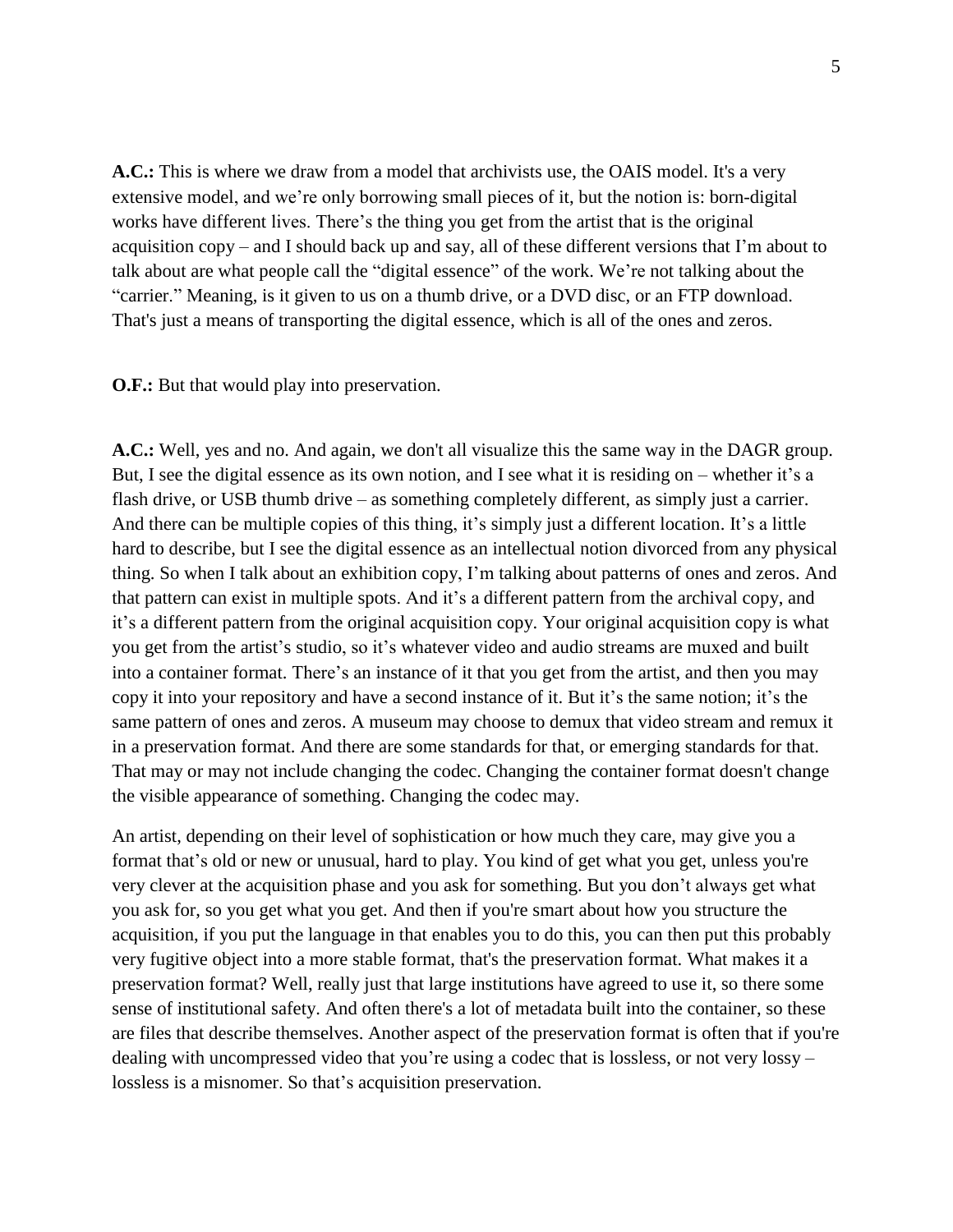We also have exhibition formats: what makes the most sense to view it? That's a different set of questions entirely. That's something I've worked with a lot. If you are in a position where you're working with an artist and you're specifying a different display technology, or if a work isn't grounded in any particular display technology: what looks right? How red is red, how blue is blue? Those are questions that the display often defines, but also the way the data is encoded will also define. Really what you care about is the end product. Exhibition copies need to sort of be fast, and lightweight, and easy to play. They run ten, ten-and-a-half hours a day. It's a different kind of concern. So that can often be a different format from the other three.

And then a dissemination format is a term we use to describe the artist-approved, sort of low-res thumbnail, if you will, version of the work that is used – given out to press, or for websites, things like that. It's often not practical to use the acquisition copy or the preservation copy for that, particularly for the web. Artists like to have their stuff out there, so we try to be very clear: this isn't the work you're seeing; it's an excerpt from it. In the case of generative works, which don't really have a clear beginning, middle, and end, you do need something you can often put on a website. So, it's smart to involve the artist in that, and have them look at it and say, "Yes, for this purpose, I think this is great." Just so they don't Google themselves one day and find [laughs] – not that they'd do that, but – and find the Portrait Gallery showing something they don't think represents them well. It makes museums a lot less nervous, particularly with living artists, to do that.

So, those are the four basic kinds of formats. That's what we try to generate over time, or in some cases, what we have at our disposal with an acquisition if we're really smart. And that's what we build into and store in the DAMS. Along with a whole bunch of other information that describes the work and how it's been shown – the kinds of stuff someone might want to know if they have to understand what it looked like ten, fifteen years ago, twenty years ago. When the technology curve eclipses the work, someone's going to have to transcode it. They might want to know what it's supposed to look like. So the goal is to give that person, that future person, as much information as they could possibly need to make the smartest decision they can. It's a lot of information: what can a person possibly need to know? Well, everything. But there's a limit to how much you can put together. The archival package, which is the term we use to describe all of that information, is pretty vast. We've put together a good template for it, but is it something that we can do easily or regularly? I don't know, until we do more of it. My gut tells me that, without a lot more staff, it will probably end up getting economized by whoever does it. But, still, the principles remain. You get what you can get.

**O.F.:** Segueing a little bit back to exhibitions, how much do you think the museum makes it a priority to keep equipment?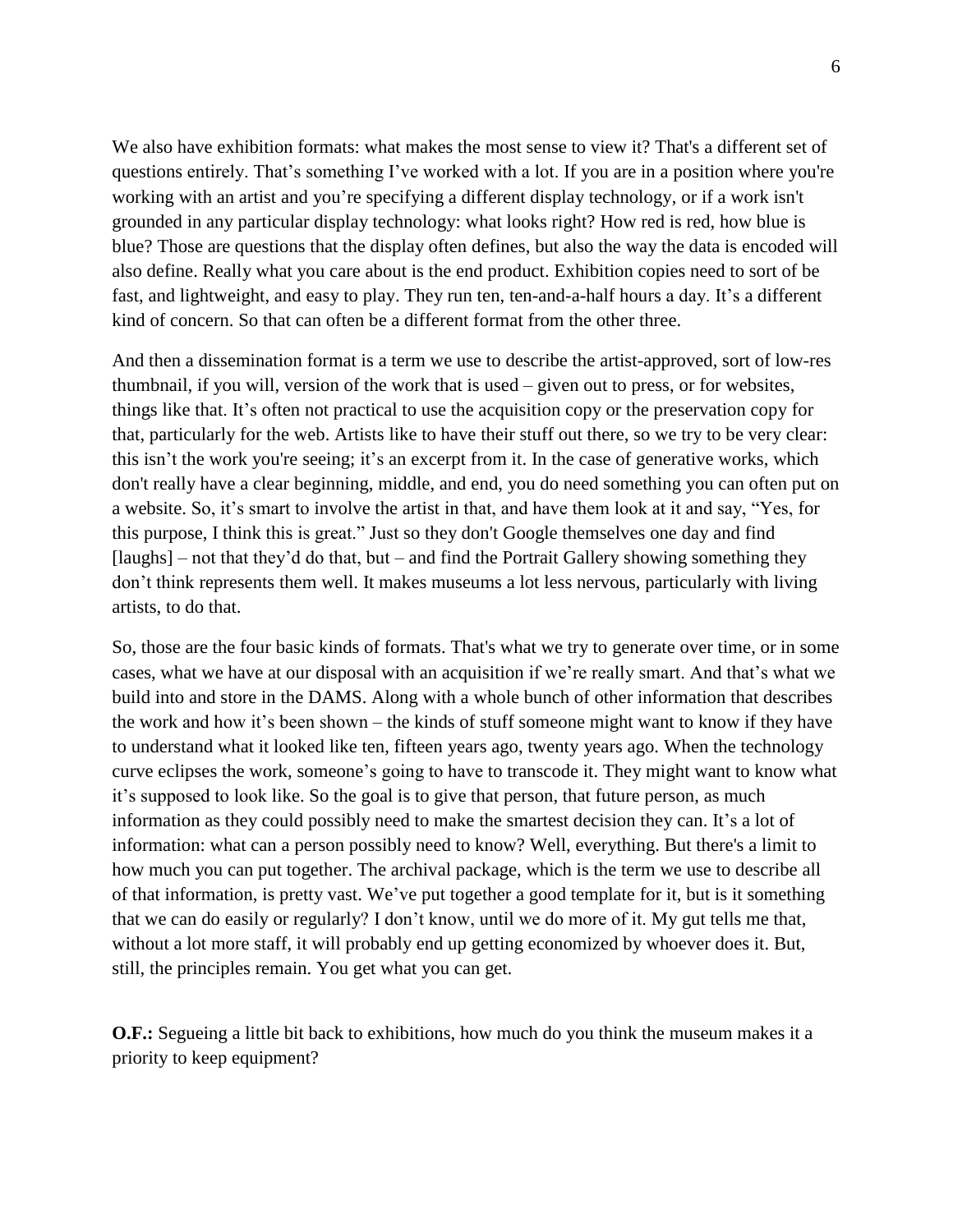**A.C.:** If we acquire a work, and there is equipment that is part of that acquisition –

## **O.F.:** Or software.

**A.C.:** – or software, it's a high priority. It's handled by the registrar's office. It's stored with the work in some fashion, or it's stored in collections storage, and it's not repurposed. Other than that, we keep a pool of equipment that we reuse for multiple purposes, and that stuff is stored or surplused as it is useful. We don't keep a lot of plasma displays. They don't last very long; they're not very suited for museum use, and they have a very limited life. But, if we acquired a work and it required this particular plasma display, we would keep it and we would not use it for anything else, and we would probably look very hard to find as many other versions of it out there.

But we would work equally hard to work with the artist and try to get them to explore and accept what other possible replacements they would find acceptable. Because one day, all the technology is going to go away. You can't tie anything to technology. It's just not going to last. It's untenable. For as much as we will preserve specific equipment, if we need to – as we must – we're going to work equally hard to try and understand what reasonable alternatives are. Because someone's going to have to handle that, and it is better than letting the work go away.

**O.F.:** So at some point there will be some huge tension between the artistic intent, or the original one, and preserving the piece.

**A.C.:** Right. And when we no longer have the artist at our disposal – which is an artist's lifetime away, however long that is – someone's going to have to make that informed decision. So this is where we go back to the value of the archival package. They will have, hopefully, a lot of information they can look at to understand what it's supposed to look like, what the goal is.

It's often a very slippery notion. Video art is very ephemeral. It's very experience-based. It does its best to defy that description. [laughs] But, so, each work is going to have a different strategy – you're going to have to employ a different strategy to document each work. This is why I try to keep our conversations in the DAGR group based on guidelines and not: "Here's the form that you fill out." Because there's no form you're going to make. You can't make a form that will make any sense long-term. A principle and a practice that someone interprets, yes. But a form, no. I don't think, personally. Now on the other hand, we do have to write these standards down.

**O.F.:** Would that be a next step, then?